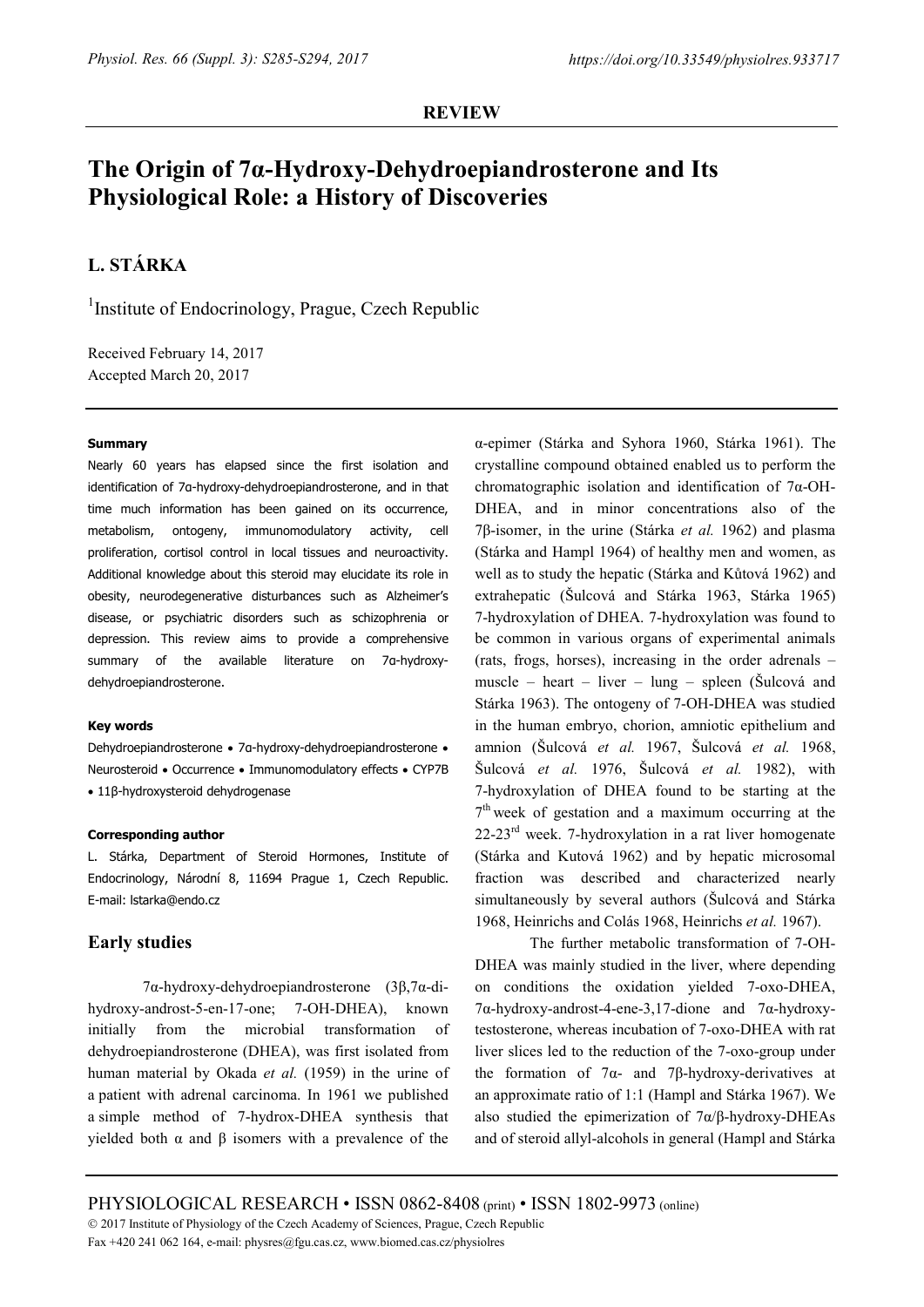1969). Hepatic 7-hydroxylation and formation of the 7-oxo-derivative was also found in human embryos in the 7th week of gestation and later (Šulcová *et al.* 1967). The formation of sulphate, either by sulphatation of the 3β-hydroxy-group of 7-OH-DHEA or direct 7-hydroxylation of DHEA-sulphate, was then described in detail (Stárka *et al.* 1967). Aromatization of 7-OH-DHEA occurs in the ovary and placenta (Cedard *et al.* 1964, Janata *et al.* 1965, Stárka *et al.* 1966). Human skin was found to be an important organ for 7-hydroxylation (Faredin *et al.* 1969), and intensive 7-hydroxylation of DHEA was found in a mammary carcinoma (Couch *et al.* 1975). Later, the relationship of 7-OH-DHEA in plasma to the stage of mammary carcinoma was demonstrated (Skinner *et al.* 1980).

After the pioneering research on 7-OH-DHEA in the sixties, nearly one generation passed before major further discoveries were made showing the importance of this steroid. Research was accelerated by the hypothesis that DHEA is a "hormone of youth" and that its metabolites could participate in this role (Baulieu 1996).

## **Enzyme system responsible for 7-hydroxylation of DHEA**

The 7-hydroxylation of dehydroepiandrosterone was later confirmed in various tissues (adrenals, testis, liver), including the brain (Akwa *et al.* 1992, Akwa *et al.* 1993, Doostzadeh and Morfin 1996, Doostzadeh *et al.* 1997, Rose *et al.* 1997, Morfin and Stárka 2001, Chalbot and Morfin 2005a, Chalbot and Morfin 2012) and adipose tissue (Khalil *et al.* 1993, Khalil *et al.* 1995). The metabolism of DHEA and related 7-hydroxylated derivatives in human liver S9 fractions (Chalbot and Morfin 2005b) and in specific regions of the brain was also described (Weil-Engerer *et al.* 2003, Li and Bigelow 2010).

The enzyme system responsible for the 7-hydroxylation of DHEA was characterized in more detail in the liver, brain and prostate (Tabei *et al.* 1975, Doostzadeh and Morfin 1966, Doostzadeh *et al.* 1997, Doostzadeh *et al.* 1998, Attal-Khémis *et al.* 1998b, Robinzon *et al.* 2004, Chalbot and Morfin 2005a,b, Chalbot and Morfin 2006, Kim *et al.* 2004, Trap *et al.* 2005, Martin *et al.* 2001). Different P450s were found to be involved in the 7α- and 7β-hydroxylation of DHEA, and that in addition to CYP7B1 7-hydroxylase (identical to cholesterol 7-hydroxylase), CYP7B2 also takes part in the 7-hydroxylation of DHEA. A comparison of these

findings with those obtained with brain microsomes suggested that tissue-specific P450 species are responsible for the 7α- and 7β-hydroxylation of DHEA (Doostzadeh *et al.* 1998). Microsomes contained most of the activity, except for in the brain where mitochondrial activity was primary (Doostzadeh and Morfin 1996). The system responsible for the 7-hydroxylation of 5-enesteroids was fully characterized (Stapleton *et al.* 1995, Rose *et al.* 1997, Rose *et al.* 2001). It was concluded that Cyp7b is a  $7\alpha$ -hydroxylase participating in the synthesis of the neurosteroids 7α-hydroxy-DHEA, and 7α-hydroxypregnenolone in brain. This system differs from cholesterol 7-hydroxylase, and genomic Southern analysis has suggested that a single gene corresponding to CYP7B1 (also known as hct-1) is present in the mouse, rat, and human. CYP7B1 is unusual in that, unlike all other CYPs described until now, the primary site of expression is in the brain. Findings suggest that nuclear factor-κB (NF-κB) and activator protein AP-1 are involved in the tumor necrosis factor- $\alpha$  (TNF- $\alpha$ ) enhanced formation of the dehydroepiandrosterone metabolite 7α-OH-DHEA (Dulos *et al.* 2005). The ontogeny of the 7-hydroxylation system was also mapped in the mouse embryo (Bean *et al.* 2001).

For the preparation of pure 7-OH-DHEA, the 7-hydroxylation of DHEA in *Saccharomyces cerevisiae* (Vico *et al.* 2002) and *Mucor racemous* (Li *et al.* 2005) were used, and it was proposed that this system may reflect the conservation of an early signaling pathway of non-enzymatic reactions (Lathé 2002).

#### **The effects of 7-OH-DHEA**

As could be expected from the fact that molecular oxygen is essential for enzymatic 7-hydroxylation, antioxidant activity was found for DHEA and 7-OH-DHEA (Pelissier *et al.* 2004). The latter steroid exerted its anti-oxidant effect earlier than DHEA and mainly in the liver. As DHEA was found to possess an anti-glucocorticoid activity, it was crucial to determine whether its 7-oxygenated metabolites also exert such an effect. The anti-glucocorticoid activity of 7-OH-DHEA was demonstrated e.g. on the viability of plaque forming cells of cultured murine spleen lymphocytes incubated with dexamethasone (Hampl *et al.* 2000b). As for DHEA, no specific receptors were found for 7-OH-DHEA and no binding to the glucocorticoid receptors could be demonstrated (Stárka *et al.* 1998, Muller *et al.* 2004, Muller *et al.* 2006).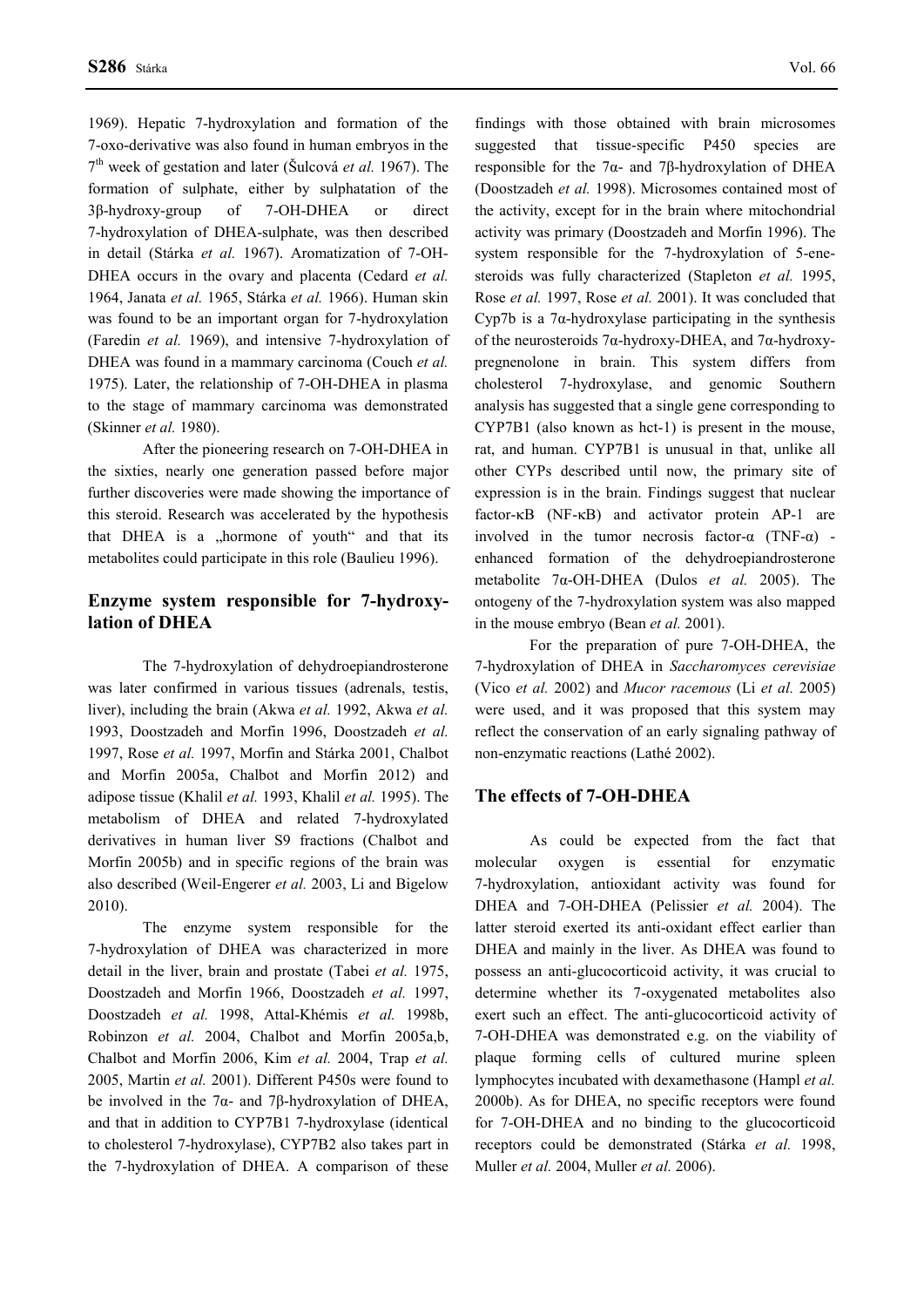An important contribution to the question of the role of 7-OH-DHEA was made by Chalbot and Morfin (2006). First, they demonstrated that 7-hydroxylated steroids produced in human tonsils enhance the immune response to tetanus toxoid and *Bordetella pertussis* antigens (Lafaye *et al.* 1999), and that second, the dexamethasone-induced apoptosis of mouse thymocytes is prevented by native 7α-hydroxysteroids (Chmielewski *et al.* 2000). A similar effect was observed in murine spleenocytes (Šterzl *et al.* 1999). Several authors (Morfin and Courchay 1994, Morfin *et al.* 2000, Hampl *et al.* 1997, Hampl *et al.* 2001) published further proof that 7-hydroxylated steroids are involved in a process that may participate in the physiological regulation of the body's immune response. Immunomodulatory cytokines in seminal plasma correlated with the content of 7-OH-DHEA (Hampl *et al.* 2000a,b, Pohanka *et al.* 2002, Šterzl *et al.* 2003). In rats with colitis, anti-inflammatory effects and changes in prostaglandin patterns were produced even more intensively by 7-hydroxy-epiandrosteron, a metabolite of 7-OH-DHEA (Hennebert *et al.* 2007c). An anti-proliferative activity of 7-oxygenated-DHEA metabolites that is not induced by inhibiting G6PD (glucose-6-phosphate dehydrogenase) or HMGR (3-hydroxy-3-methyl-glutaryl-coenzyme A reductase) activity alone was also observed (Yoshida *et al.* 2003).

## **7-OH-DHEA in the brain**

Numerous authors have paid attention to the presence and role of 7-oxygeneted dehydroepiandrosterone derivatives in the brain (for review see Morfin and Starka 2001).

7-hydroxylated derivatives of dehydroepiandrosterone were found in the human ventricular cerebrospinal fluid (Stárka *et al.* 2009, Kancheva *et al.* 2011) and were compared with serum levels (Kancheva *et al.* 2010) in women with hydrocephalus. In shunt cerebrospinal fluid, 7-OH-DHEA could be even used as a prognostic factor for the success of surgical therapy (Sosvorová *et al.* 2012, Sosvorová *et al.* 2015a,b).

Particular attention has been paid to the role of 7-OH-DHEA in the brain as a neuroactive steroid. The pioneer works in this field were reviewed by Morfin and Stárka (2001). DHEA enhances memory and immune function but has no known dedicated receptor; local metabolism may govern its activity (Rose *et al.* 2001, Stárka *et al.* 2015). There were several contributions to

knowledge on the localization, production in various areas of the brain, the conditions for 7-hydroxylation and further metabolism and the effects as a neurosteroid of 7-OH-DHEA (Jellinck *et al.* 2001, Jellinck *et al.* 2005, Li and Bigelow 2010, Rose *et al.* 2001, Kazihnitková *et al.* 2004). In contrast to DHEA, 7-hydroxylated derivatives were shown to mediate neuroprotection (Jellinck *et al.* 2005, Chalbot and Morfin 2005a,b, Pringle *et al.* 2003, Yau *et al.* 2003, Yau *et al.* 2006).

Several very important findings were that the interconvertible 7-oxygenated  $\Delta^5$ -steroids, namely 7 $\alpha$ -, 7β-hydroxy-DHEA and 7-oxo-DHEA, can be substrates for 11β-hydroxysteroid dehydrogenase type I (11β-HSD), and so 7-OH-DHEA and other 7-hydroxylated  $C_{19}$ -steroids function as factors maintaining the balance of local cortisol and cortisone concentrations (Hennebert *et al.* 2007a,b,c, Hennebert *et al.* 2009, Muller *et al.* 2006). These important interconversions locally controlling glucocorticoid levels in various tissues were also confirmed by other authors (Robinzon *et al.* 2003). The balance between 7β-hydroxy-  $\Delta^5$ -C<sub>19</sub> steroids and their  $7\alpha$ -hydroxy- counterparts is regulated by type 1 11β-hydroxysteroid dehydrogenase (HSD11B1), which is capable (in addition to catalyzing the conversion of inactive cortisone to bioactive cortisol) of converting the 7 $\alpha$ -hydroxy- $\Delta^5$ -C<sub>19</sub> steroids *via* 7-oxo-steroid to their 7β-hydroxy- counterparts. This view was supported by the findings (Steckelbroeck *et al.* 2002) of high levels of CYP7B1 mRNA in brain tissue as well in combination with the ubiquitous presence of  $7\alpha$ -hydroxylase activity in the human temporal lobe, which led to the assumption of a neuroprotective function of the enzyme such as regulation of the immune response or counteracting the deleterious effects of neurotoxic glucocorticoids, rather than a distinct brain specific function such as neurostimulation or neuromodulation. However, the role of these steroid transformations has been questioned, and it has been suggested that other as-yet unknown mechanisms responsible for the anti-glucocorticoid activity of DHEA and its metabolites may be found (Jellinck *et al.* 2001, Gottfried-Blackmore *et al.* 2013). Investigations of the metabolism of DHEA in  $E(t)C$ neuronal cells suggest that other alternate mechanisms than 11β-HSD must also be at play to explain the *in vivo* anti-glucocorticoid properties of DHEA and its 7-hydroxy-metabolites (Gottfried-Blackmore *et al.* 2013). 7-hydroxygenated metabolites of DHEA might be responsible for some of the functions previously ascribed to estrogens in the brain (Jellinck *et al.* 2001).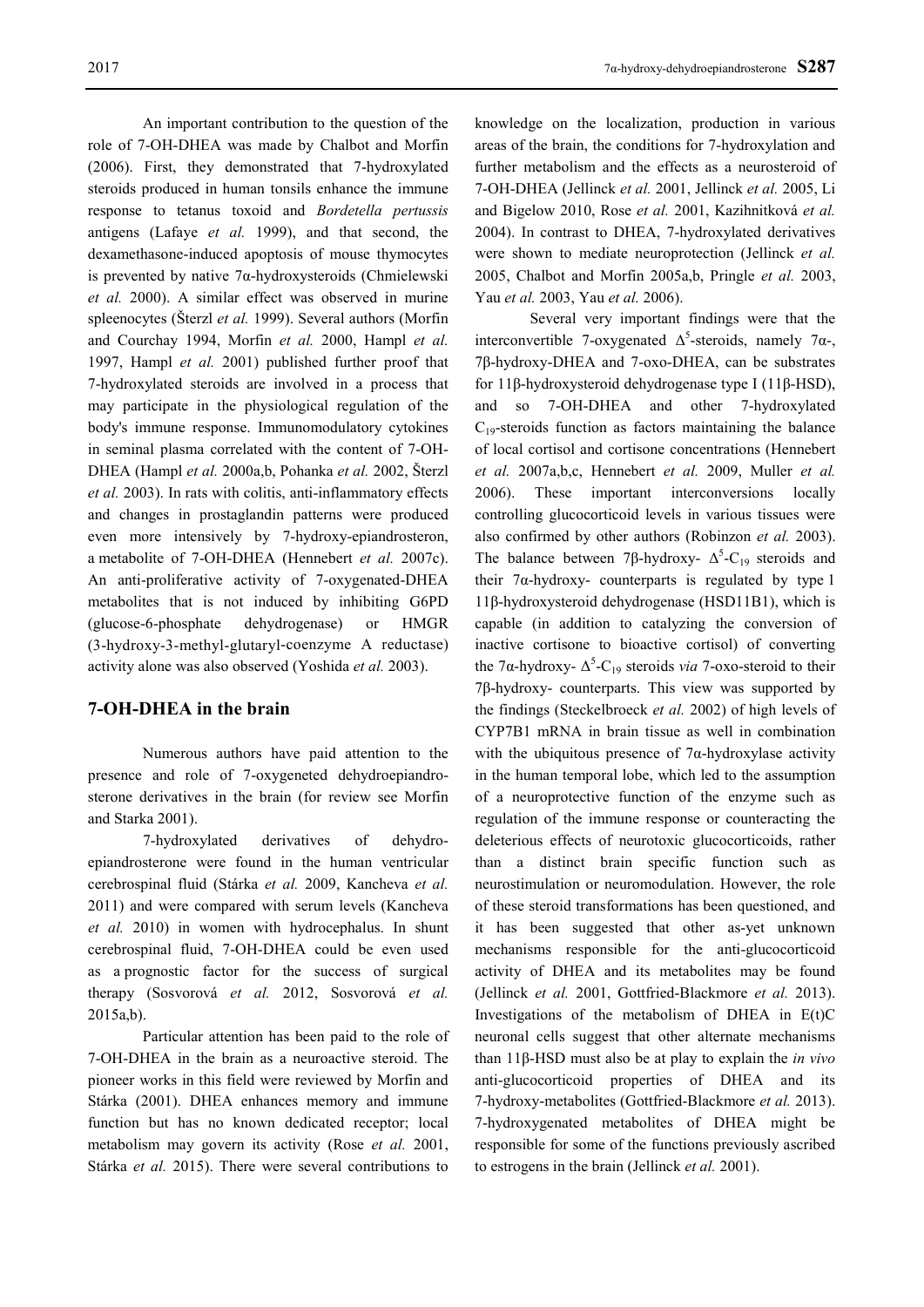Local control of the cortisol/cortisone ratio by 7-oxygenated DHEA metabolites was suggested as a possible factor in some neurodegenerative diseases such as Alzheimer´s dementia (Kim *et al.* 2003, Bičíková *et al.* 2004, Vaňková *et al.* 2016) and psychiatric disorders such as depression and anxiety (Dušková *et al.* 2015, Hill *et al.* 2016), schizophrenia (Bičíková *et al.* 2011) and premenstrual syndrome (Dušková *et al.* 2011). 7αhydroxy-dehydroepiandrosterone is especially abundant in the brain, and in agreement with recent opinion plays a neuroprotective and immunoprotective role. 7-OH-DHEA has also been found in cerebrospinal fluid (Kancheva *et al.* 2010, Kancheva *et al.* 2011, Sosvorová *et al.* 2015a,b). Decreased levels of DHEA were found in the cerebrospinal fluid of patients with Alzheimer´s disease (AD), whereas its 7-oxygenated metabolites were not significantly changed (Kim *et al.* 2003). Increased 7-OH-DHEA was found in the plasma of AD patients (Kim *et al.* 2003, Attal-Khémis *et al.* 1998a), whereas others found lower levels in serum (Bičíková *et al.* 2004, Vaňková *et al.* 2016). Changes in the ratio of 7α/7βhydroxy-DHEA were seen in patients with dementia, and this ratio was sufficient for the differentiation between vascular and Alzheimer´s dementia (Kim *et al.* 2003). Levels of 7-OH-DHEA were found to be lower in the plasma of patients with Alzheimer's dementia (AD) than in controls, and even lower than in the plasma of patients with vascular dementia (Bičíková *et al.* 2004, Hampl and Bičíková 2010).

7-OH-DHEA has been measured in the individual brain regions of AD patients and aged nondemented controls. A significantly higher synthesis of 7αhydroxy-DHEA in the frontal cortex was observed compared with that in other brain regions. In addition, a trend toward a significant negative correlation was found between the density of cortical amyloid deposits and the amount of 7α-hydroxy-DHEA formed in the frontal cortex (Weill-Engerer *et al.* 2003). Additionally, a reduced (50 %) activity of 7-hydroxylating CYP7B system was found in the hippocampus of primates with AD (Yau *et al.* 2003).

## **Other effects of 7-OH-DHEA**

Since one close metabolite of 7-OH-DHA is 7-oxo-DHEA (Marwah *et al.* 2002), which is claimed to possess some thermogenic activity as an ergosteroid (Lardy *et al.* 1995), it is possible that at least some of the effects of 7-OH-DHEA are actually exerted by its metabolites.

Another related steroid, 5-androstene-3β,7β,17βtriol, exhibits glucocorticoid-opposing and immunemodulating activity (Ahlem *et al.* 2011), and because its plasma levels positively correlate with BMI in healthy men and women, the authors suggested its compensatory role in preventing the development of metabolic syndrome (Auci *et al.* 2011). 5-androstene-3β,7β,17βtriol (β-AET), an active metabolite of dehydroepiandrosterone (DHEA), reversed the glucocorticoid induced suppression of IL-6, IL-8 and osteoprotegerin production (Malik *et al.* 2010). This steroid also influences estrogen receptor beta signaling (Pettersson *et al.* 2010).

Recently, attention has been given to various situations in which the levels of 7-OH-DHEA are different from control samples, as e.g. in the course of gravidity and following childbirth (Hill *et al.* 2010), during the female menstrual cycle in connection with changes of mood (Dušková *et al.* 2011), obesity (Sedláčková *et al.* 2012, Máčová *et al.* 2014), and during adrenal function testing by the ACTH or hypoglycemic tests (Dušková *et al.* 2016).

## **Methods for the analysis and production of 7-OH-DHEA**

The first RIA of 7-OH-DHEA was described by Skinner *et al.* (1977). Lapčík later used this method to describe the course of plasma levels of men and women during their life spans, finding a remarkable decrease with age after 40 (Lapčík *et al.* 1998, Lapčík *et al.* 1999, Hampl *et al.* 2001). Presently, LC/MS or GC/MS methods are preferred (Hampl *et al.* 2002, Hill *et al.* 2001, Li *et al.* 2010, Sosvorová *et al.* 2015a, Matsuzaki *et al.* 2004).

Simplified chemical approaches leading to the production of 7α-/7β-hydroxy-DHEA in quantities that made them readily available to researchers, and the production of isotope-labeled compounds, <sup>2</sup>H-, <sup>3</sup>H-, and <sup>14</sup>C-labeled 7α-/7β-hydroxy-DHEA, were summarized by Feroud *et al.* (2012).

#### **Conflict of Interest**

There is no conflict of interest.

#### **Acknowledgements**

The study was supported by MH CZ – DRO (Institute of Endocrinology –  $E\dot{U}$ , 00023761) and by the MEYS CR (OP RDE, Excellent research – ENDO.CZ).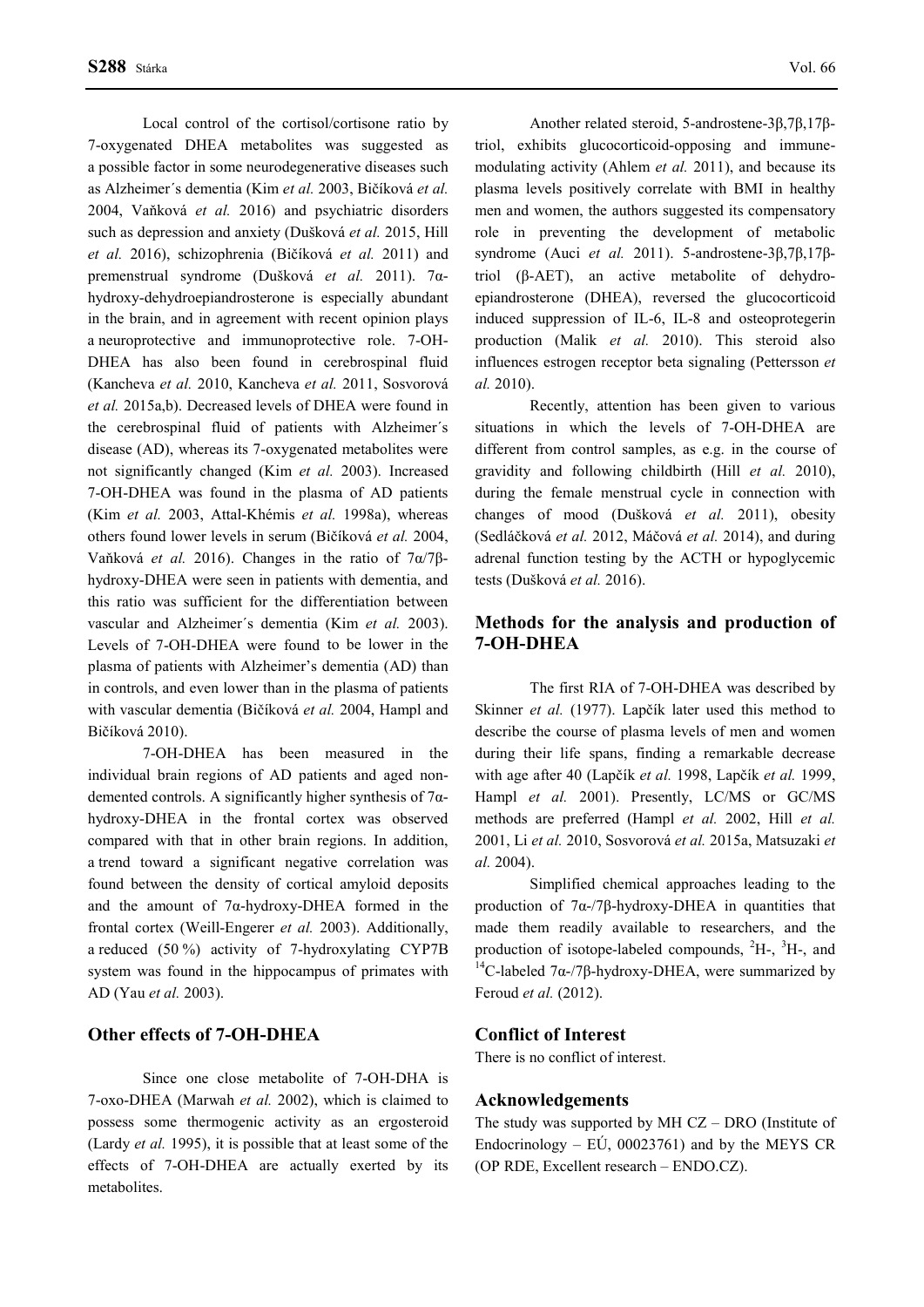#### **References**

- AHLEM CN, AUCI DL, NICOLETTI F, PIETERS R, KENNEDY MR, PAGE TM, READING CL, ENIOUTINA EY, FRINCKE JM: Pharmacology and immune modulating properties of 5-androstene-3β,7β,17β-triol, a DHEA metabolite in the human metabolome. *J Steroid Biochem Mol Biol* **126**: 87-94, 2011.
- AKWA Y, MORFIN RF, ROBEL P, BAULIEU EE: Neurosteroid metabolism. 7α-Hydroxylation of dehydroepiandrosterone and pregnenolone by rat brain microsomes. *Biochem J* **288**: 959-964, 1992.
- AKWA Y, SANANÈS N, GOUÉZOU M, ROBEL P, BAULIEU EE, LE GOASCOGNE C: Astrocytes and neurosteroids: metabolism of pregnenolone and dehydroepiandrosterone. Regulation by cell density. *J Cell Biol* **121**: 135-143, 1993.
- ATTAL-KHÉMIS S, DALMEYDA V, MICHOT JL, ROUDIER M, MORFIN R: Increased total 7 $\alpha$ -hydroxydehydroepiandrosterone in serum of patients with Alzheimer's disease. *J Gerontol A Biol Sci Med Sci* **53**: B125-B132, 1998a.
- ATTAL-KHÉMIS S, DALMEYDA V, MORFIN R: Change of 7α-hydroxy-dehydroepiandrosterone levels in serum of mice treated by cytochrome P450-modifying agents. *Life Sci* **63**: 1543-1553, 1998b.
- AUCI DL, AHLEM CN, KENNEDY MR, PAGE TM, READING CL, FRINCKE JM: A potential role for 5-androstene-3β,7β,17β-triol in obesity and metabolic syndrome. *Obesity (Silver Spring)* **19**: 806-811, 2011.
- BAULIEU EE: Dehydroepiandrosterone (DHEA): a fountain of youth? *J Clin Endocrinol Metab* **81**: 3147-3151, 1996.
- BEAN R, SECKL JR, LATHE R, MARTIN C: Ontogeny of the neurosteroid enzyme Cyp7b in the mouse. *Mol Cell Endocrinol* **174**: 137-144, 2001.
- BIČÍKOVÁ M, ŘÍPOVÁ D, HILL M, JIRÁK R, HAVLÍKOVÁ H, TALLOVÁ J, HAMPL R: Plasma levels of 7-hydroxylated dehydroepiandrosterone (DHEA) metabolites and selected amino-thiols as discriminatory tools of Alzheimer's disease and vascular dementia. *Clin Chem Lab Med* **42**: 518-524, 2004.
- BIČÍKOVÁ M, HAMPL R, HILL M, ŘÍPOVA D, MOHR P, PUTZ Z: Neuro- and immunomodulatory steroids and other biochemical markers in drug-naive schizophrenia patients and the effect of treatment with atypical antipsychotics. *Neuro Endocrinol Lett* **32**: 141-147, 2011.
- CEDARD L, FILLMANN B, KNUPPEN R, LISBOA BP, BREUER H: The metabolism and aromatization of 7-substituted C-19 steroids in the placenta. *Hoppe Seylers Z Physiol Chem* **338**: 89-99, 1964.
- CHALBOT S, MORFIN R: Neurosteroids: metabolism in human intestine microsomes. *Steroids* **70**: 319-326, 2005a.
- CHALBOT S, MORFIN R: Human liver S9 fractions: metabolism of dehydroepiandrosterone, epiandrosterone, and related 7-hydroxylated derivatives. *Drug Metab Dispos* **33**: 563-569, 2005b.
- CHALBOT S, MORFIN R: Dehydroepiandrosterone metabolites and their interactions in humans. *Drug Metabol Drug Interact* **22**: 1-23, 2006.
- CHALBOT S, MORFIN R: Cytochrome P450-7B1 and 11β-hydroxysteroid dehydrogenase type 1 distribution in human tissues. *Horm Mol Biol Clin Investig* **9**: 179-189, 2012.
- CHMIELEWSKI V, DRUPT F, MORFIN R: Dexamethasone-induced apoptosis of mouse thymocytes: prevention by native 7alpha-hydroxysteroids. *Immunol Cell Biol* **78**: 238-246, 2000.
- COUCH RA, SKINNER SJ, TOBLER CJ, DOOUSS TW: The in vitro synthesis of 7-hydroxy-dehydroepiandrosterone by human mammary tissues. *Steroids* **26**: 1-15, 1975.
- DOOSTZADEH J, MORFIN R: Studies of the enzyme complex responsible for pregnenolone and dehydroepiandrosterone 7 α-hydroxylation in mouse tissues. *Steroids* **61**: 613-620, 1996.
- DOOSTZADEH J, COTILLON AC, MORFIN R: Dehydroepiandrosterone 7α- and 7β-hydroxylation in mouse brain microsomes. Effects of cytochrome P450 inhibitors and structure-specific inhibition by steroid hormones. *J Neuroendocrinol* **9**: 923-928, 1997.
- DOOSTZADEH J, COTILLON AC, BENALYCHÉRIF A, MORFIN R: Inhibition studies of dehydroepiandrosterone 7α- and 7β- hydroxylation in mouse liver microsomes. *Steroids* **63**: 608-614, 1998.
- DULOS J, KAPTEIN A, KAVELAARS A, HEIJNEN C, BOOTS A: Tumour necrosis factor-α stimulates dehydroepiandrosterone metabolism in human fibroblast-like synoviocytes: a role for nuclear factor-kappaB and activator protein-1 in the regulation of expression of cytochrome p450 enzyme 7b. *Arthritis Res Ther* **7**: R1271-R1280, 2005.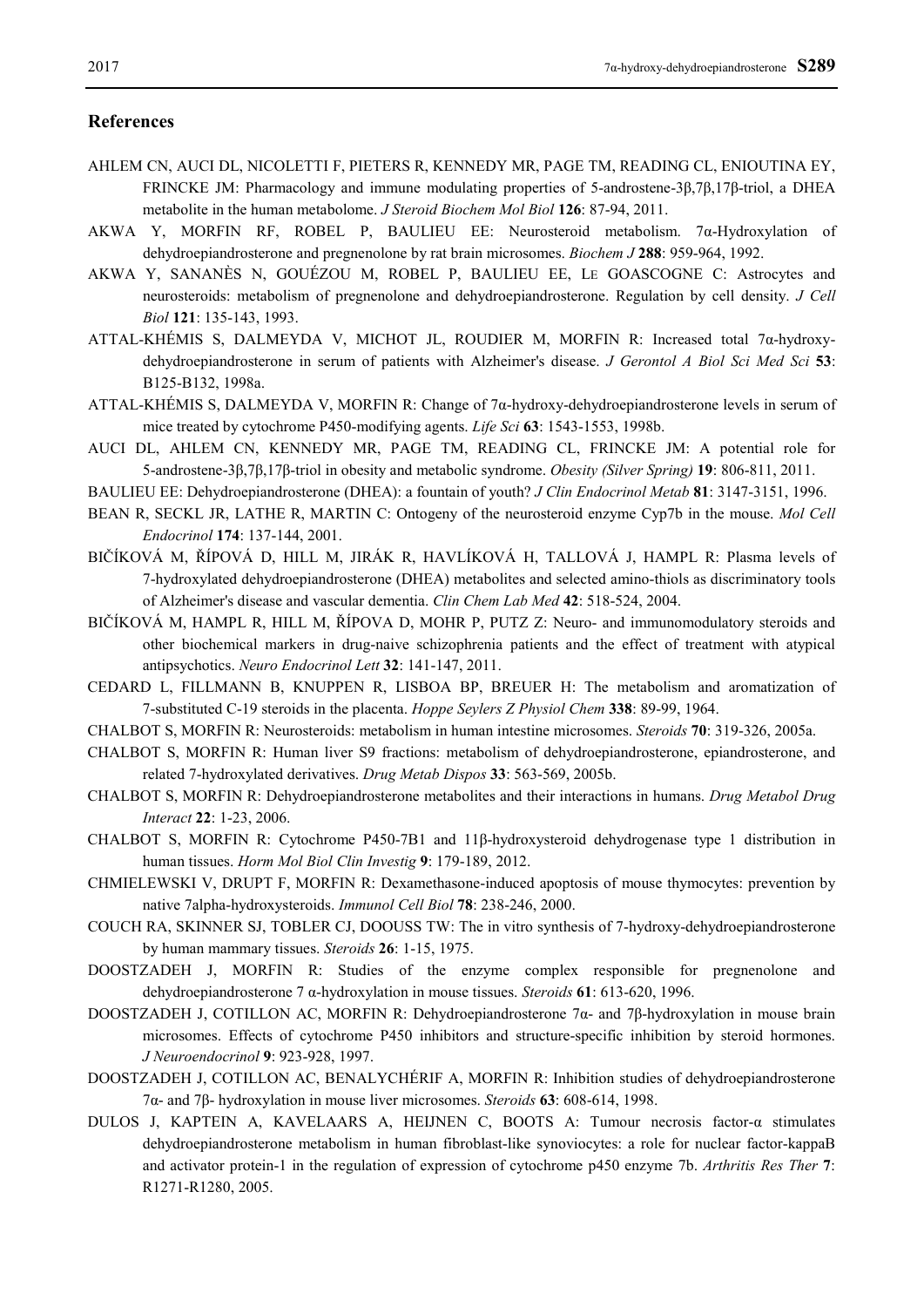- DUŠKOVÁ M, ŠIMŮNKOVÁ K, HILL M, STÁRKA L: 7-hydroxylated derivatives of dehydroepiandrosterone as possibly related to menstrual mood change in healthy women. *Endocr Regul* **45**: 131-137, 2011.
- DUŠKOVÁ M, HILL M, BIČÍKOVÁ M, ŠRÁMKOVÁ M, ŘÍPOVÁ D, MOHR P, STÁRKA L: Steroid metabolom in men with mood and anxiety disorders. *Physiol Res* **64** (Suppl 2): S275-S282, 2015.
- DUŠKOVÁ M, SOSVOROVÁ L, HILL M, ŠIMŮNKOVÁ K, KOSÁK M, KRŠEK M, HÁNA V, STÁRKA L: The response of C19- Δ5-steroids to ACTH stimulation and hypoglycemia in insulin tolerance test for adrenal insufficiency. *Prague Med Report* **117**: 98-107, 2016.
- FAREDIN I, FAZEKAS AG, TÓTH I, KÓKAI K, JULESZ M: Transformation in vitro of [4-14-C] dehydroepiandrosterone into 7-oxygenated derivatives by normal human male and female skin tissue. *J Invest Dermatol* **52**: 357-361, 1969.
- FERROUD C, REVIAL G, MORFIN R: Chemical and biochemical approaches to the production of 7-hydroxylated C19-steroids. *Horm Mol Biol Clin Investig* **10**: 293-299, 2012.
- GOTTFRIED-BLACKMORE A, JELLINCK PH, VECCHIARELLI HA, MASHEEB Z, KAUFMANN M, MCEWEN BS, BULLOCH K: 7α-hydroxylation of dehydroepiandrosterone does not interfere with the activation of glucocorticoids by 11β-hydroxysteroid dehydrogenase in E(t)C cerebellar neurons. *J Steroid Biochem Mol Biol* **138**: 290-297, 2013.
- HAMPL R, BIČÍKOVÁ M: Neuroimmunomodulatory steroids in Alzheimer dementia. *J Steroid Biochem Mol Biol* **119**: 97-104, 2010.
- HAMPL R, STÁRKA L: In vitro metabolic transformation of 7α-hydroxy-dehydroepiandrosterone in rat liver, adrenal and testis. *Endocr Exper* **1**: 5-13, 1967.
- HAMPL R, STÁRKA L: Epimerisation of naturally occurring C19-steroid allylic alcohols by rat liver preparations. *J Steroid Biochem* **1**: 47-56, 1969.
- HAMPL R, MORFIN R, STÁRKA L: 7-Hydroxylated C19-steroids: what are they good for? *Endocr Regul* **31**: 211-218, 1997.
- HAMPL R, LAPČÍK O, HILL M, KLAK J, KASAL A, NOVÁČEK A, ŠTERZL I, ŠTERZL J, STÁRKA L: 7-Hydroxy-dehydroepiandrosterone - a natural antiglucocorticoid and a candidate for steroid replacement therapy? *Physiol Res* **49** (Suppl 1): S107-S112, 2000a.
- HAMPL R, HILL M, ŠTERZL I, STÁRKA L: Immunomodulatory 7-hydroxylated metabolites of dehydroepiandrosterone are present in human semen. *J Steroid Biochem Mol Biol* **75**: 273-276, 2000b.
- HAMPL R, HILL M, STÁRKA L: 7-Hydroxydehydroepiandrosterone epimers in the life span. *J Steroid Biochem Mol Biol* **78**: 367-372, 2001.
- HAMPL R, HILL M, STÁRKA L: Detection and quantification of 7-hydroxydehydroepi- androsterone epimers in three body fluids. *Coll Czech Chem Commun* **67**: 10-18, 2002.
- HEINRICHS WL, COLÁS A: The selective stimulation, inhibition, and physicochemical alteration of the 7- and 16-αhydroxylases of 3-β-hydroxyandrost-5-en-17-one and drug-metabolizing enzymes in hepatic microsomal fractions. *Biochemistry* **7**: 2273-2280, 1968.
- HEINRICHS WL, MUSHEN RL, COLÁS A: The 7-β-hydroxylation of 3-β-hydroxyandrost-5-en-17-one by hepatic microsomes. *Steroids* **9**: 23-40, 1967.
- HENNEBERT O, CHALBOT S, ALRAN S, MORFIN R: Dehydroepiandrosterone 7α-hydroxylation in human tissues: possible interference with type 1 11β-hydroxysteroid dehydrogenase-mediated processes. *J Steroid Biochem Mol Biol* **104**: 326-333, 2007a.
- HENNEBERT O, LE MÉE S, PERNELLE C, MORFIN R: 5α-androstane-3β,7α,17β-triol and 5α-androstane-3β,7β,17β-triol as substrates for the human 11β-hydroxysteroid dehydrogenase type 1. *Steroids* **72**: 855-864, 2007b.
- HENNEBERT O, PERNELLE C, FERROUD C, MORFIN R: 7α- and 7β-hydroxy-epiandrosterone as substrates and inhibitors for the human 11β-hydroxysteroid dehydrogenase type 1. *J Steroid Biochem Mol Biol* **105**: 159-165, 2007c.
- HENNEBERT O, MONTES M, FAVRE-REGUILLON A, CHERMETTE H, FERROUD C, MORFIN R: Epimerase activity of the human 11β-hydroxysteroid dehydrogenase type 1 on 7-hydroxylated C19-steroids. *J Steroid Biochem Mol Biol* **114**: 57-63, 2009.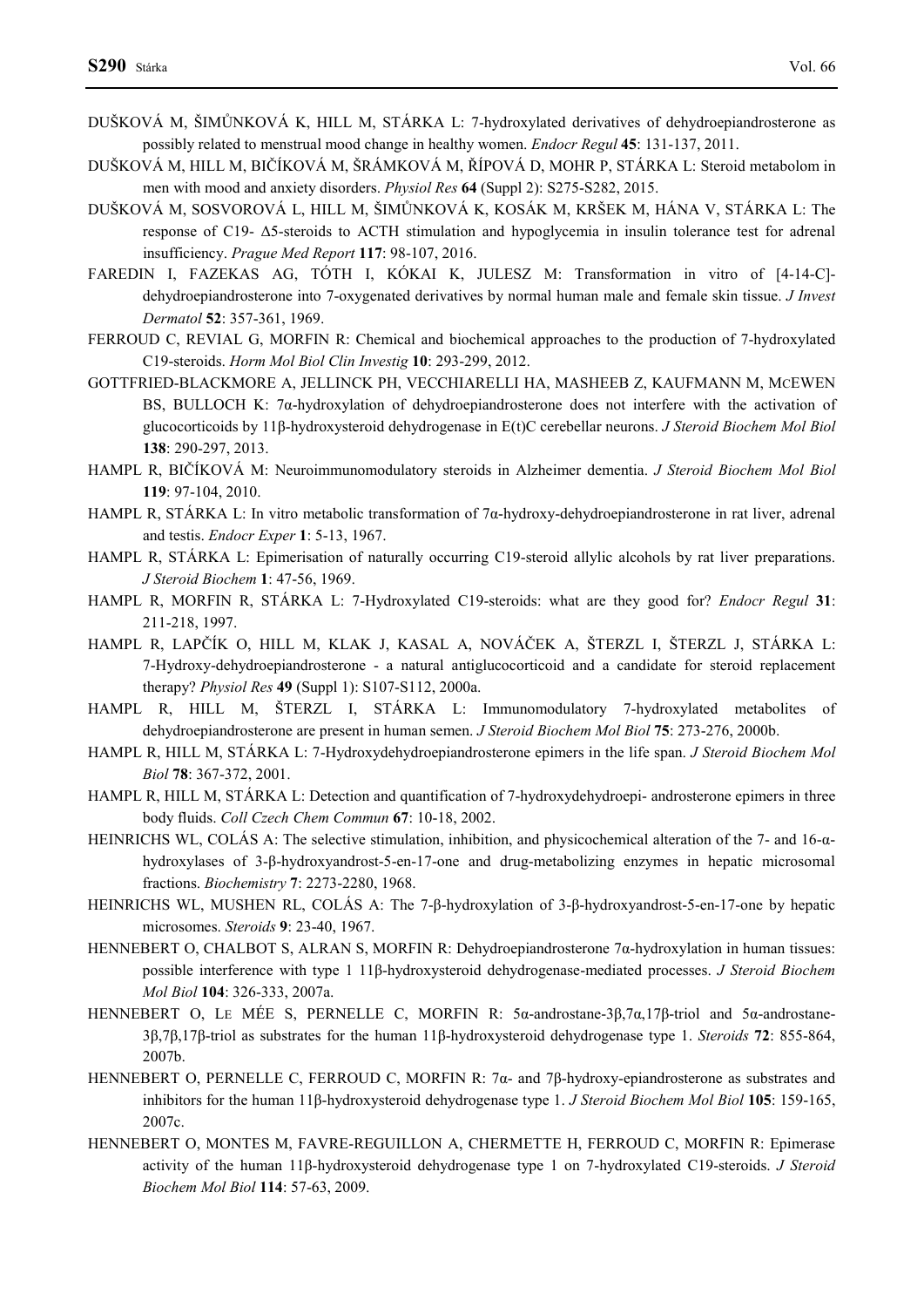- HILL M, LAPČÍK O, HAVLÍKOVÁ, MORFIN R, HAMPL R: 7-Hydroxydehydroepiandrosterone epimers in human serum and saliva. Comparison of gas chromatography-mass spectrometry and radioimmunoassay. *J Chromatogr A* **935**: 297-307, 2001.
- HILL M, PAŘÍZEK A, KANCHEVA R, DUŠKOVÁ M, VELÍKOVÁ M, KŘÍŽ L, KLÍMKOVÁ M, PAŠKOVÁ A, ŽIŽKA Z, MATUCHA P, MELOUN M, STÁRKA L: Steroid metabolome in plasma from the umbilical artery, umbilical vein, maternal cubital vein and in amniotic fluid in normal and preterm labor. *J Steroid Biochem Mol Biol* **121**: 594-610, 2010.
- HILL M, ŘÍPOVÁ D, MOHR P, KRATOCHVÍLOVÁ Z, VELIKOVÁ M, BIČÍKOVÁ M, DUŠKOVÁ M, STÁRKA L: Circulating C19 steroids and progesterone metabolites in women with acute depression and anxiety disorders. *Horm Mol Biol Clin Investig* **26**: 153-164, 2016.
- JANATA J, JANATOVÁ V, STÁRKA L: Aromatisation of 7α-hydroxydehydroepiandrosterone and other androgens by ovarian and placental tissue culture. *Akad Wiss(Berlin) Abh, Klasse Medizin* **3**: 783-786, 1965.
- JELLINCK PH, LEE SJ, MCEWEN BS: Metabolism of dehydroepiandrosterone by rat hippocampal cells in culture: possible role of aromatization and 7-hydroxylation in neuroprotection. *J Steroid Biochem Mol Biol* **78**: 313-317, 2001.
- JELLINCK PH, CROFT G, MCEWEN BS, GOTTFRIED-BLACKMORE A, JONES G, BYFORD V, BULLOCH K: Metabolism of dehydroepiandrosterone by rodent brain cell lines: relationship between 7-hydroxylation and aromatization. *J Steroid Biochem Mol Biol* **93**: 81-86, 2005.
- KANCHEVA R, HILL M, NOVÁK Z, CHRASTINA J, VELÍKOVÁ M, KANCHEVA L, RÍHA I, STÁRKA L: Peripheral neuroactive steroids may be as good as the steroids in the cerebrospinal fluid for the diagnostics of CNS disturbances. *J Steroid Biochem Mol Biol* **119**: 35-44, 2010.
- KANCHEVA R, HILL M, NOVÁK Z, CHRASTINA J, KANCHEVA L, STÁRKA L: Neuroactive steroids in periphery and cerebrospinal fluid. *Neuroscience* **191**: 22-27, 2011.
- KAZIHNITKOVÁ H, TEJKALOVÁ H, BENESOVÁ O, BICÍKOVÁ M, HILL M, HAMPL R: Simultaneous determination of dehydroepiandrosterone, its 7-hydroxylated metabolites, and their sulfates in rat brain tissues. *Steroids* **69**: 667-674, 2004.
- KHALIL MW, STRUTT B, VACHON D, KILLINGER DW: Metabolism of dehydroepiandrosterone by cultured human adipose stromal cells: identification of 7  $\alpha$ -hydroxy-dehydroepiandrosterone as a major metabolite using high performance liquid chromatography and mass spectrometry. *J Steroid Biochem Mol Biol* **46**: 585-595, 1993.
- KHALIL MW, STRUTT B, KILLINGER DW: 7α-Hydroxylation of the adrenal androgens dehydroepiandrosterone and androst-5-ene-3β, 17β-diol predominates in differentiating human adipose stromal cells. *Ann N Y Acad Sci* **774**: 316-318, 1995.
- KIM SB, HILL M, KWAK YT, HAMPL R, JO DH, MORFIN R: Neurosteroids: Cerebrospinal fluid levels for Alzheimer's disease and vascular dementia diagnostics. *J Clin Endocrinol Metab* **88**: 5199-5206, 2003.
- KIM SB, CHALBOT S, POMPON D, JO DH, MORFIN R: The human cytochrome P4507B1: catalytic activity studies. *J Steroid Biochem Mol Biol* **92**: 383-389, 2004.
- LAFAYE P, CHMIELEWSKI V, NATO F, MAZIÉ JC, MORFIN R: The 7 $\alpha$ -hydroxysteroids produced in human tonsils enhance the immune response to tetanus toxoid and Bordetella pertussis antigens. *Biochim Biophys Acta* **1472**: 222-231, 1999.
- LAPČÍK O, HAMPL R, HILL M, BIČÍKOVÁ M, STÁRKA L: Immunoassay of 7-hydroxysteroids: 1. Radioimmunoassay of 7beta-hydroxydehydroepiandrosterone. *J Steroid Biochem Mol Biol* **67**: 439-445, 1998.
- LAPČÍK O, HAMPL R, HILL M, STÁRKA L: Immunoassay of 7-hydroxysteroids: 2. Radio- imunoassay of 7alphahydroxy-dehydroepiandrosterone. *J Steroid Biochem Mol Biol* **71**: 231-237, 1999.
- LARDY H, PARTRIDGE B, KNEER N, WEI Y: Ergosteroids: induction of thermogenic enzymes in liver of rats treated with steroids derived from dehydroepiandrosterone. *Proc Natl Acad Sci USA* **92**: 6617-6619, 1995.
- LATHE R: Steroid and sterol 7-hydroxylation: ancient pathways. *Steroids* **67**: 967-977, 2002.
- LI A, BIGELOW JC: The 7-hydroxylation of dehydroepiandrosterone in rat brain. *Steroids* **75**: 404-410, 2010.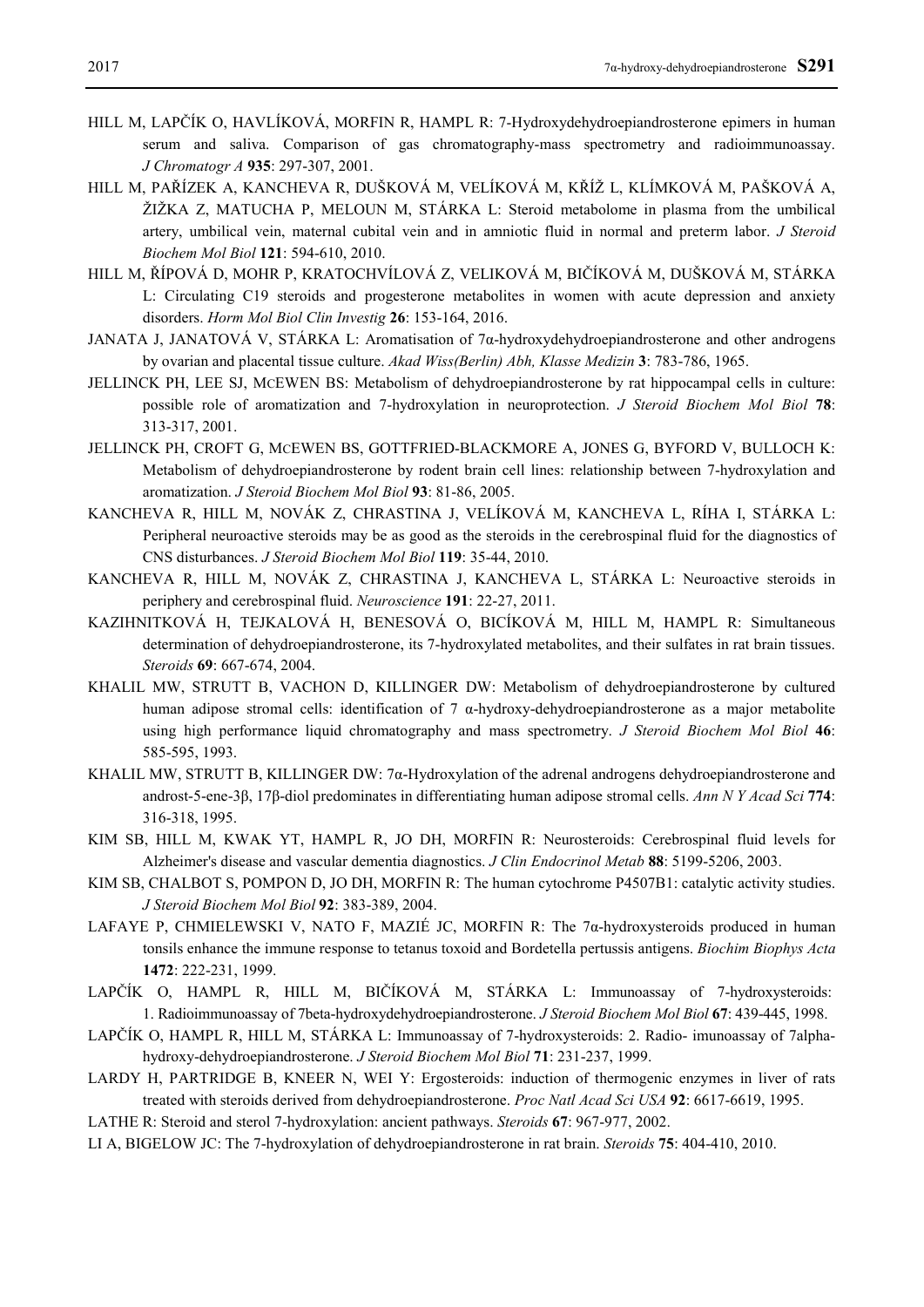- LI A, MAY MP, BIGELOW JC: An LC/MS method for the quantitative determination of 7α-OH DHEA and 7β-OH DHEA: an application for the study of the metabolism of DHEA in rat brain. *Biomed Chromatogr* **24**: 833-837, 2010.
- LI H, LIU HM, GE W, HUANG L, SHAN L: Synthesis of 7α-hydroxy-dehydroepiandrosterone and 7β-hydroxydehydroepiandrosterone. *Steroids* **70**: 970-973, 2005.
- MÁČOVÁ L, BIČÍKOVÁ M, ZAMRAZILOVÁ H, HILL M, KAZIHNITKOVÁ H, SEDLÁČKOVÁ B, STÁRKA L: Reduced levels of circulating 7alpha-hydroxy-dehydroepiandrosterone in treated adolescent obese patients. *Physiol Res* **63**: 95-101, 2014.
- MALIK AK, KHALDOYANIDI S, AUCI DL, MILLER SC, AHLEM CN, READING CL, PAGE T, FRINCKE JM: 5-Androstene-3β,7β,17β-triol (β-AET) slows thermal injury induced osteopenia in mice: relation to aging and osteoporosis. *PLoS One* **5**: e13566, 2010.
- MARTIN C, BEAN R, ROSE K, HABIB F, SECKL J: cyp7b1 catalyses the 7alpha-hydroxylation of dehydroepiandrosterone and 25-hydroxycholesterol in rat prostate. *Biochem J* **355**: 509-515, 2001.
- MARWAH A, MARWAH P, LARDY H: Ergosteroids VI. Metabolism of dehydroepiandrosterone by rat liver in vitro: a liquid chromtograpúhic-mass spectrometric study. *J Chromatog B* **767**: 285-299, 2002.
- MATSUZAKI Y, YOSHIDA S, HONDA A, MIYAZAKI T, TANAKA N, TAKAGIWA A, FUJIMOTO Y, MIYAZAKI H: Simultaneous determination of dehydroepiandrosterone and its 7-oxygenated metabolites in human serum by high-resolution gas chromatography-mass spectrometry. *Steroids* **69**: 817-824, 2004.
- MORFIN R, COURCHAY G: Pregnenolone and dehydroepiandrosterone as precursors of native 7-hydroxylated metabolites which increase the immune response in mice. *J Steroid Biochem Mol Biol* **50**: 91-100, 1994.
- MORFIN R, STÁRKA L: Neurosteroid 7-hydroxylation products in the brain. *Int Rev Neurobiol* **46**: 79-95, 2001.
- MORFIN R, LAFAYE P, COTILLON AC, NATO F, CHMIELEWSKI V, POMPON D: 7alpha-hydroxydehydroepiandrosterone and immune response. *Ann N Y Acad Sci* **917**: 971-982, 2000.
- MULLER C, CLUZEAUD F, PINON GM, RAFESTIN-OBLIN ME, MORFIN R: Dehydroepiandrosterone and its 7-hydroxylated metabolites do not interfere with the transactivation and cellular trafficking of the glucocorticoid receptor. *J Steroid Biochem Mol Biol* **92**: 469-476, 2004.
- MULLER C, HENNEBERT O, MORFIN R: The native anti-glucocorticoid paradigm. *J Steroid Biochem Mol Biol* **100**: 95-105, 2006.
- OKADA M, FUKUSHIMA DK, GALLAGHER TF: Isolation and characterization of 3beta-hydroxy- Δ<sup>5</sup>-steroids in adrenal carcinoma. *J Biol Chem* **234**: 1688-1692, 1959.
- PELISSIER MA, TRAP C, MALEWIAK MI, MORFIN R: Antioxidant effects of dehydroepiandrosterone and 7αhydroxy-dehydroepiandrosterone in the rat colon, intestine and liver. *Steroids* **69**: 137-144, 2004.
- PETTERSSON H, LUNDQVIST J, NORLIN M: Effects of CYP7B1-mediated catalysis on estrogen receptor activation. *Biochim Biophys Acta* **1801**: 1090-1097, 2010.
- POHANKA M, HAMPL R, ŠTERZL I, STÁRKA L: Steroid hormones in human semen with particular respect to dehydroepiandrosterone and its immunomodulatory metabolites. *Endocr Regul* **36**: 79-86, 2002.
- PRINGLE AK, SCHMIDT W, DEANS JK, WULFERT E, REYMANN KG, SUNDSTROM LE: 7-Hydroxylated epiandrosterone (7-OH-EPIA) reduces ischaemia-induced neuronal damage both in vivo and in vitro. *Eur J Neurosci* **18**: 117-124, 2003.
- ROBINZON B, MICHAEL KK, RIPP SL, WINTERS SJ, PROUGH RA: Glucocorticoids inhibit interconversion of 7-hydroxy and 7-oxo metabolites of dehydroepiandrosterone: a role for 11β-hydroxysteroid dehydrogenases? *Arch Biochem Biophys* **412**: 251-258, 2003.
- ROBINZON B, MILLER KK, PROUGH RA: Biosynthesis of  $[3H]7\alpha$ -hydroxy-, 7 β-hydroxy-, and 7-oxodehydroepiandrosterone using pig liver microsomal fractions. *Anal Biochem* **333**: 128-135, 2004.
- ROSE K, ALLAN A, GAULDIE S, STAPLETON G, DOBBIE L, DOTT K, MARTIN C, WANG L, HEDLUND E, SECKL JR, GUSTAFSSON JA, LATHE R: Neurosteroid hydroxylase CYP7B: vivid reporter activity in dentate gyrus of gene-targeted mice and abolition of a widespread pathway of steroid and oxysterol hydroxylation. *J Biol Chem* **276**: 23937-23944, 2001.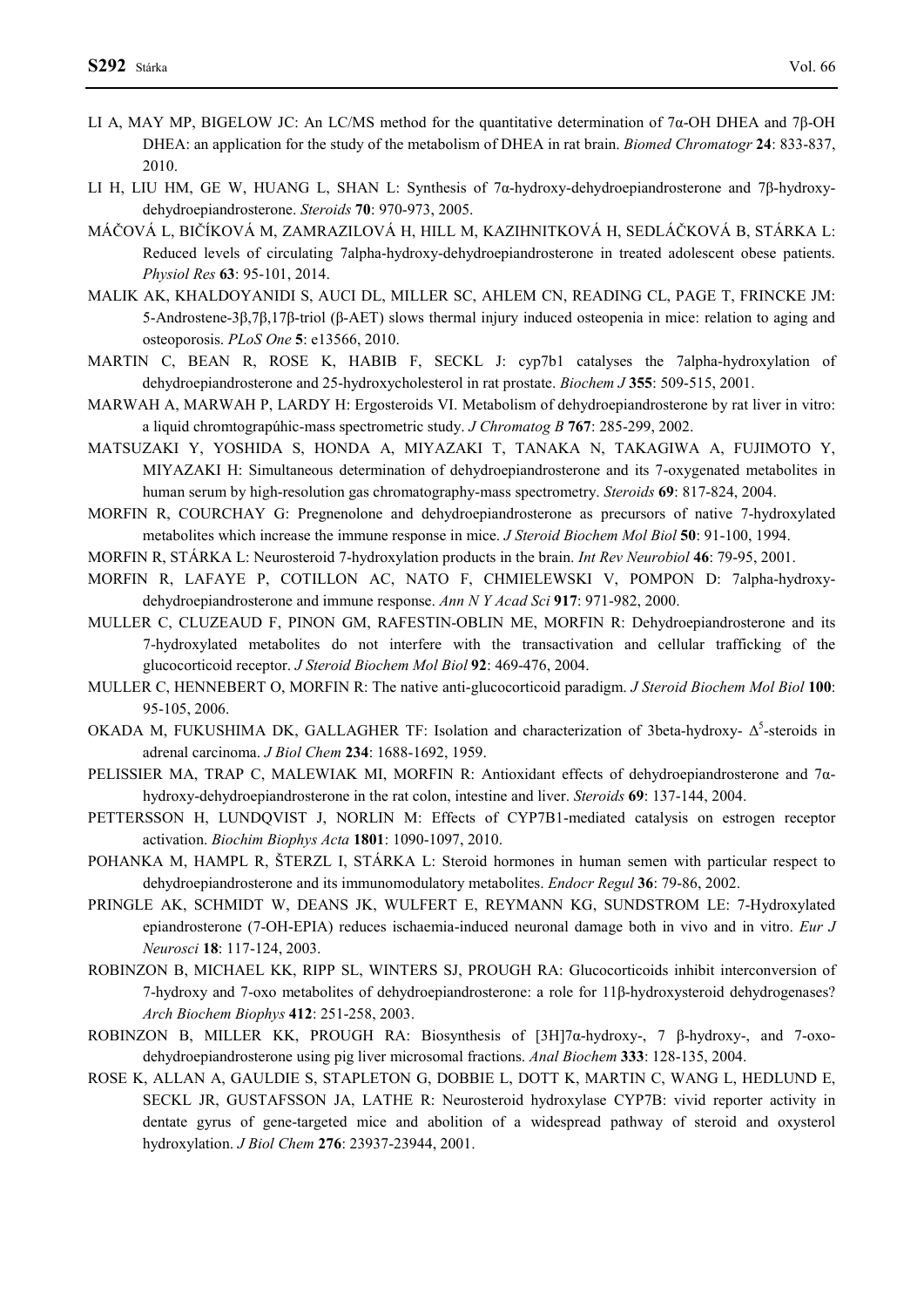- ROSE KA, STAPLETON G, DOTT K, KIENY MP, BEST R, SCHWARZ M, RUSSELL DW, BJÖRKHEM I, SECKL J, LATHE R: Cyp7b, a novel brain cytochrome P450, catalyzes the synthesis of neurosteroids 7α-hydroxy dehydroepiandrosterone and 7α-hydroxy pregnenolone. *Proc Natl Acad Sci U S A* **94**: 4925-4930, 1997.
- SEDLÁČKOVÁ B, DUŠÁTKOVÁ L, ZAMRAZILOVÁ H, MATUCHA P, BIČÍKOVÁ M, STÁRKA L: 7-oxygenated derivatives of dehydroepiandrosterone and obesity. *Prague Med Report* **113**: 147-155, 2012.
- SKINNER SJ, TOBLER CJ, COUCH RA: A radioimmunoassay for 7α-hydroxy-dehydroepiandrosterone in human plasma. *Steroids* **30**: 315-330, 1977.
- SKINNER SJ, COUCH RA, THAMBYAH S, DOBBS RJ, JORDAN SM, MASON B, KAY RG: he relationship of plasma 7α-hydroxy dehydroepiandrosterone to disease stage and adrenal androgens in breast cancer patients. *Eur J Cancer* **16**: 223-228, 1980.
- SOSVOROVÁ L, BIČÍKOVÁ M, MOHAPL M, HAMPL R: Steroids and their metabolites in CSF from shunt as potential predictors of further disease progression in patients with hydrocephalus and the importance of 11β-hydroxysteroid dehydrogenase. *Horm Mol Biol Clin Investig* **10**: 287-292, 2012.
- SOSVOROVÁ L, VITKŮ J, CHLUPÁČOVÁ T, MOHAPL M, HAMPL R: Determination of seven selected neuro- and immunomodulatory steroids in human cerebrospinal fluid and plasma using LC-MS/MS. *Steroids* **98**: 1-8, 2015a.
- SOSVOROVA L, HILL M, MOHAPL M, VITKU J, HAMPL R: Steroid hormones in prediction of normal pressure hydrocephalus. *J Steroid Biochem Mol Biol* **152**: 124-132, 2015b.
- STAPLETON G, STEEL M, RICHARDSON M, MASON JO, ROSE KA, MORRIS RG, LATHE R: A novel cytochrome P450 expressed primarily in brain. *J Biol Chem* **270**: 29739-29745, 1995.
- STÁRKA L: 7α-Hydroxylierung von Dehydroepiandrosteron in menschlichen Nebenierenrinde und Leber. *Naturwiss* **52**: 499, 1965.
- STÁRKA L: Reaktion der Steroide mit tert.-Butylperbenzoat I. Über die 7-Acyloxylierung Δ5-ungesattigter Steroide. *Coll Czechoslov Chem Commun* **26**: 2452-2456, 1961.
- STÁRKA L, HAMPL R: Die Isolation des 7α-Hydroxdehydroepiandrosterone Sulphates aus dem menschlichen Plasma. *Naturwiss* **51**: 164-165, 1964.
- STÁRKA L, KŮTOVÁ J: 7-Hydroxylation of dehydroepiandrosterone by rat liver homogenate. *Biochim Biophys Acta* **36**: 76-82, 1962.
- STÁRKA L, SYHORA K: The method of acyloxylation of steroid substances in the neighbourhood of double bond (in Czech). *CZ patent* No. 100325/1960.
- STÁRKA L, ŠULCOVÁ J, ŠILINK K: Die Harnausscheidung des 7-Hydroxydehydroepi androsteronsulfats. *Clin Chim Acta* **7**: 309-316, 1962.
- STÁRKA L, JANATA J, NOVÁK J: Aromatisation of 7α-hydroxydehydroepiandrosteron and its 3-sulphate by ovarian and placental tissue culture. *J Endocrin* **34**: 57-60, 1966.
- STÁRKA L, DÖLLEFELD E, BREUER H: Biogenese von freiem und sulfatiertem 7α-Hydroxy- androstenolon in Zellfraktionen der Rattenleber. *Z Physiol Chem* **348**: 293-302, 1967.
- STÁRKA L, HILL M, HAMPL R, MORFIN R, MALEWIAK MI, KOLENA J, SCSUKOVÁ S: On the mechanism of antiglucocorticoid action of 7α-hydroxy-dehydroepiandrosterone: Effect on DNA binding of dexamethasonelabelled glucocorticoid receptor and on membrane fluidity. *Coll Czechoslov Chem Commun* **63**: 1683-1698, 1998.
- STÁRKA L, HILL M, KANCHEVA R, NOVÁK Z, CHRASTINA J, POHANKA M, MORFIN R: 7-Hydroxylated derivatives of dehydroepiandrosterone in the human ventricular cerebrospinal fluid. *Neuro Endocrinol Lett* **30**: 368-372, 2009.
- STÁRKA L, DUŠKOVÁ M, HILL M: Dehydroepiandrosterone as a neurosteroid. *J Steroid Biochem Mol Biol* **145**: 254-260, 2015.
- STECKELBROECK S, WATZKA M, LÜTJOHANN D, MAKIOLA P, NASSEN A, HANS VH, CLUSMANN H, REISSINGER A, LUDWIG M, SIEKMANN L, KLINGMÜLLER D: Characterization of the dehydroepiandrosterone (DHEA) metabolism via oxysterol 7alpha-hydroxylase and 17-ketosteroid reductase activity in the human brain. *J Neurochem* **83**: 713-726, 2002.